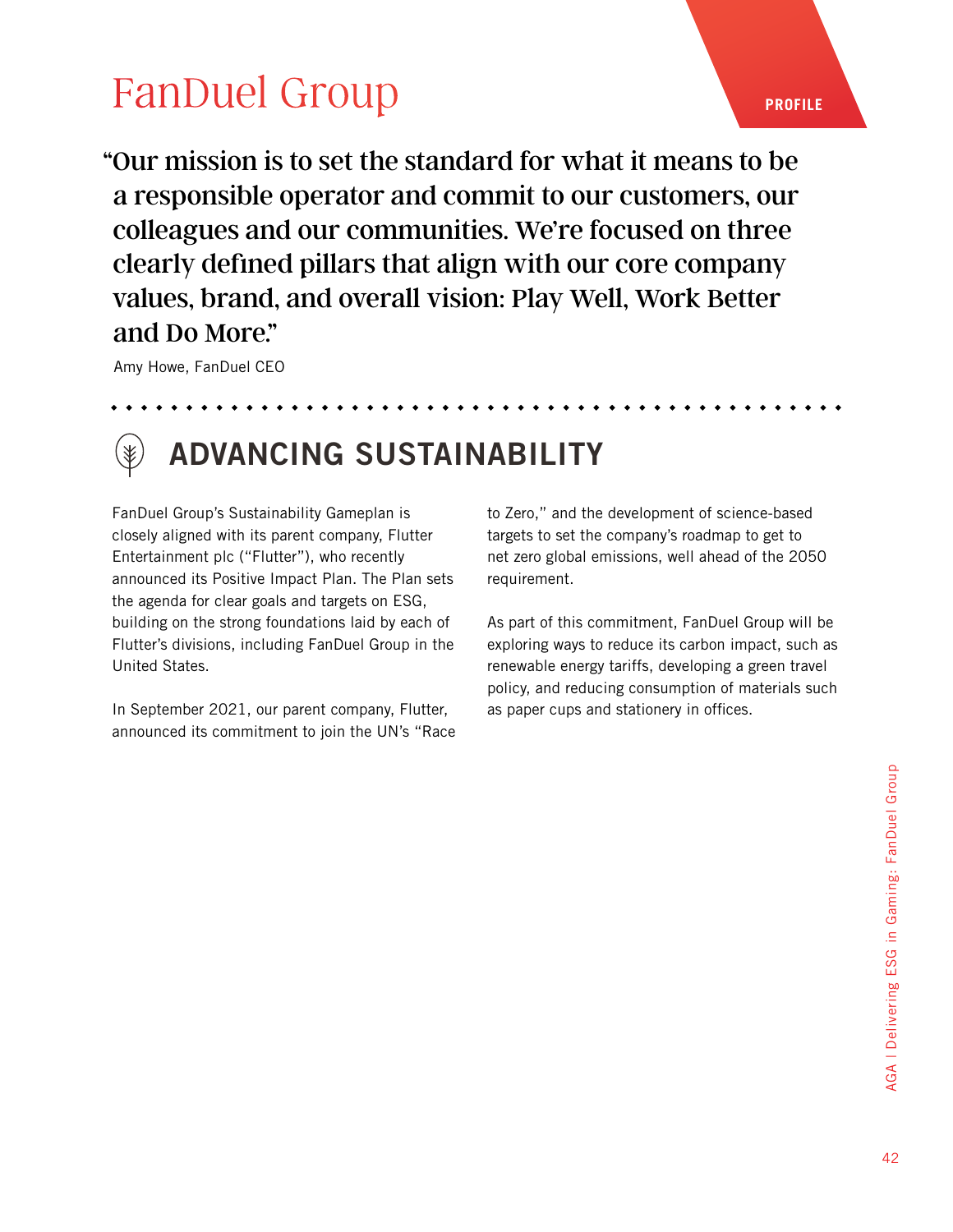### [FanDuel Group](https://www.flutter.com/sustainability/)

### STRENGTHENING DIVERSITY, EQUITY & INCLUSION

FanDuel Group is committed to Flutter's globally shared goal of building and creating teams that are representative of the communities in which we live and work.

FanDuel Group's Talent Team is committed to representing its communities with diversity of thought. In addition, FanDuel Group's Employee Resource Groups (ERGs) have been created to offer a healthy space for all people to grow within the company and to raise awareness and increase education about issues that community members face while providing a supportive space for employees to discuss shared experiences and challenges.

#### **STRENGTHENING EMPLOYEE DEI SUPPORTING RACIAL EQUALITY AND SOCIAL JUSTICE EFFORTS**

More broadly, FanDuel is supporting black communities through the creation of the 'The FanDuel/Washington Commanders (previously Washington Football Team) Emergency Student Aid Fund.' The fund provides grants and support to students enrolled in Virginia's five historically black colleges and universities (HBCUs), such as funding towards tuition and housing.

As we build out our tech hub in Atlanta, we are focusing on campus recruiting at HBCU's and other organizations to help drive diversity at the junior levels as well as broadening our sourcing strategies. We also support diversity engineering conferences (SHPE- Society of Hispanic Professional Engineers), NSBE (National Society of Black Engineers), Afro Tech, GHC ( Grace Hopper Women in Computing) and SWE (Society of Women Engineers). We have partnered with the Flatiron School to support the advancement of Black tech professionals. The Flatiron School is a coding bootcamp, which also brings us professionals who do not have a 4-year college degree. We have hired three fellows to date and plan to continue to participate in this program going forward.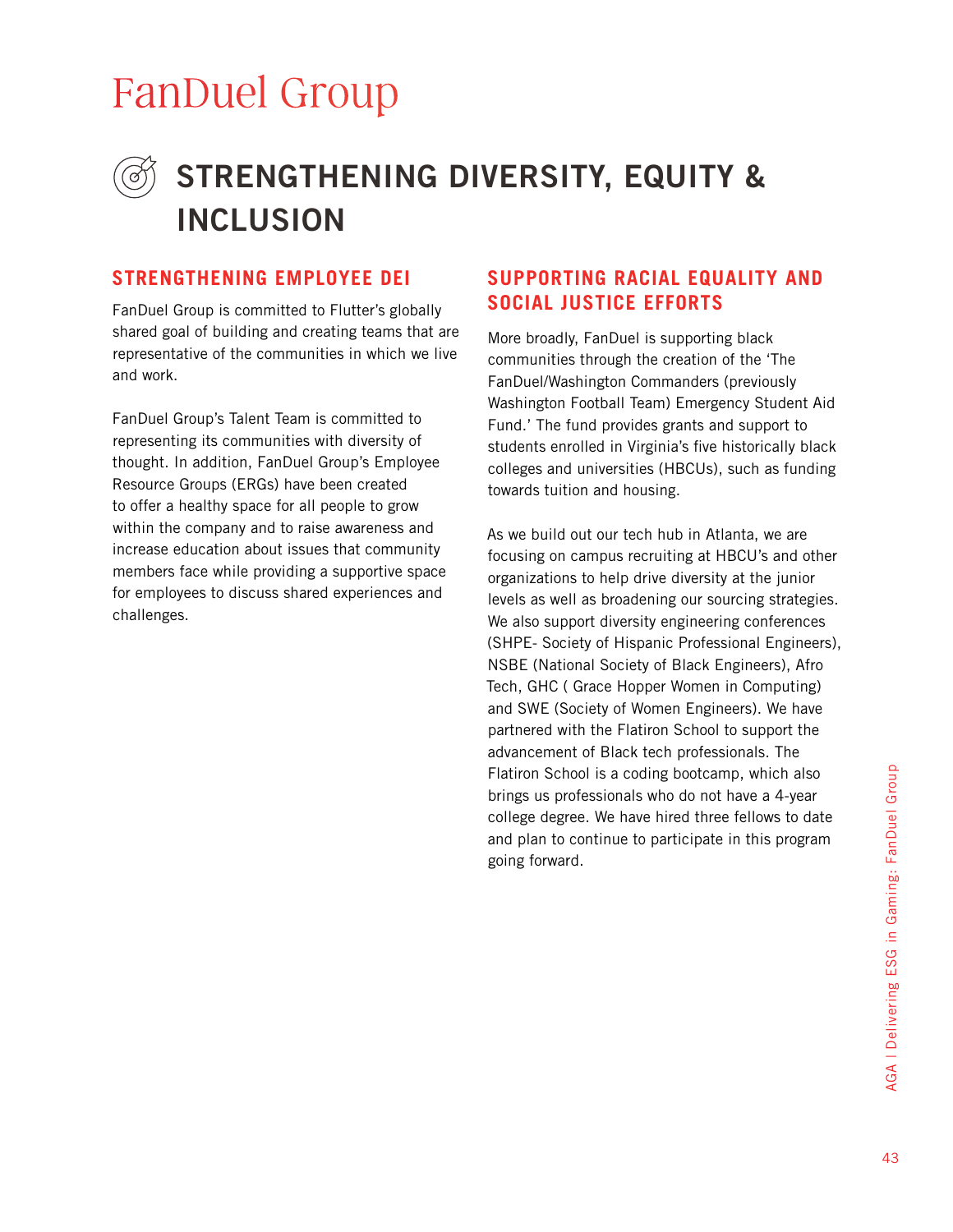# [FanDuel Group](https://www.flutter.com/sustainability/)



FanDuel Group is committed to doing more to give back to the communities in which we operate. We work with our partners at a national and local level to help deliver better futures for the places where we live, work, and play.

FanDuel Group's "Duel For a Difference" initiative includes employee volunteerism and fantasy contests for good. FanDuel Group encourages all employees to support their local communities by committing two days volunteering their time and services through Flutter's "Take 2 initiative."

FanDuel Group's "FanDuel for Women" initiative focuses on equity for women athletes/partners, executives/employees, and customers.



### RESPONSIBLE LEADERSHIP

FanDuel Group is committed to creating a company dedicated to a safe, reliable, and trustworthy experience for all customers, viewing responsible gaming (RG) is a top priority. FanDuel Group is leading the industry forward to help sports fans enjoy sports wagering responsibly.

#### **ESTABLISHING AND FOLLOWING RIGOROUS BUSINESS STANDARDS**

FanDuel Group is an industry leader in responsible play. RG is an integral part of everything that FanDuel Group does, with RG principles embedded into the fabric of company culture. There are more than 100 employees across the company focused on responsible gaming, with experts in RG operations, a dedicated RG engineering team, as well as specifically trained customer service members. As part of the onboarding process, new FanDuel Group employees go through responsible gaming training and current employees take part in responsible gaming training with the successful completion of RG training being tied to all employee compensation. At our retail locations and as part of our customer service operations, FanDuel has responsible gaming experts who can provide customers with resources and information to help manage play.